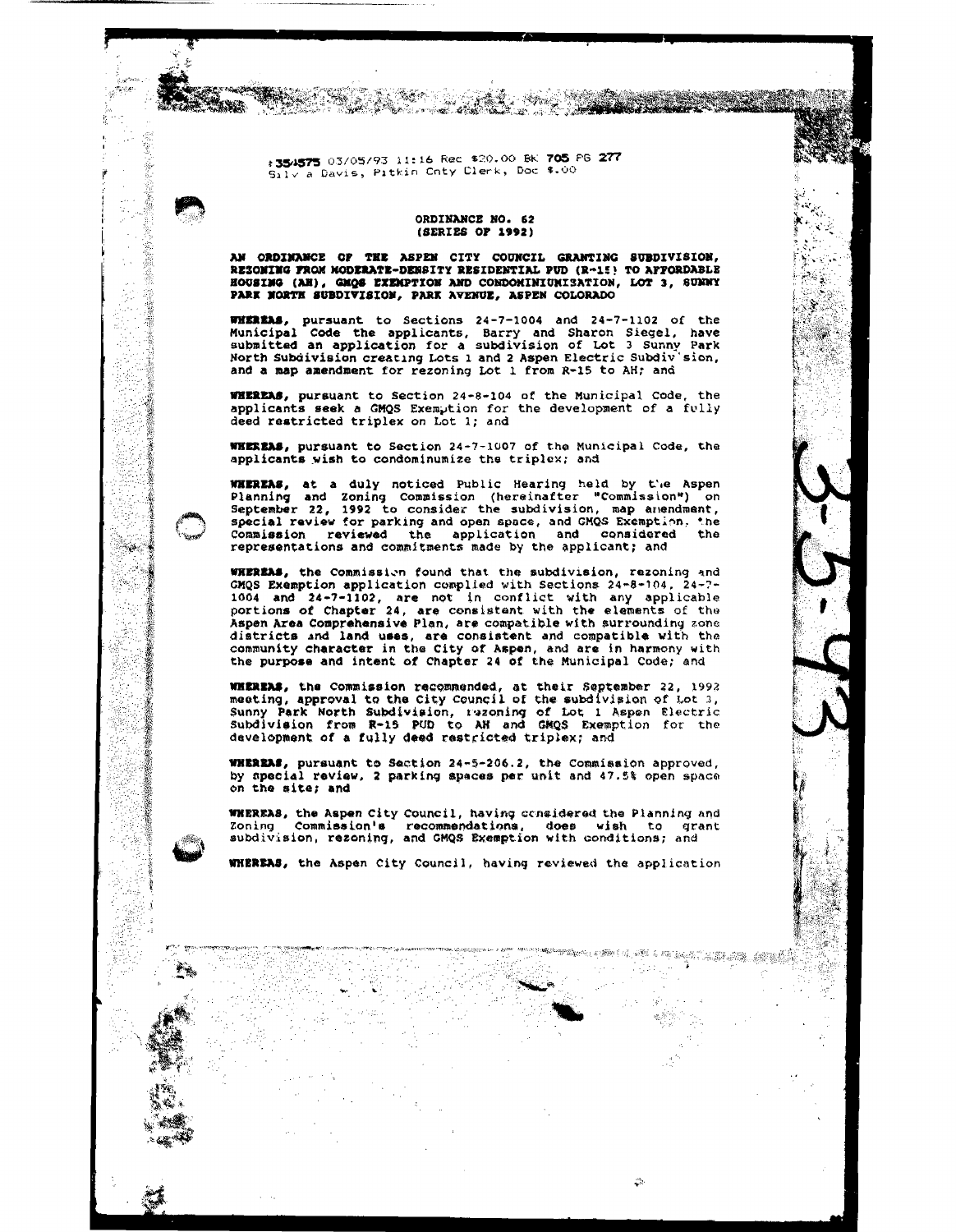#354575 03/05/93 11:16 Rec \$20.00 BK 705 PG 278 Silvia Davis, Pitkin Cnty Clerk, Doc \$.00

 $\mathcal{H}_{\mathcal{G}}(\mathcal{E}_{\mathcal{G}})$  .

does wish to grant condominiumization of the fully deed restricted triplex with conditions.

Pag.

**STARTS** 

**Constitution of the Constitution of the Constitution of the Constitution of the Constitution of the Constitution** 

 $\mathcal{A}$  .

 $\mathbb{S}_{\frac{1}{2}}$ 

 $\Omega_{\rm m}$ 

**The Second** 

 $\mathcal{Q}_\mathcal{P}$ 

NOW. THEREFORE, BE IT ORDAINED BY THE CITY COUNCIL OF THE CITY OF ASPEN, COLORADO:

Section 1:

кĹ.

i<br>Su

28

59

- 1

Ą

医中央性心房

Ť

**Superintendents** 

İ

÷,  $\mathcal{P}$ Ă

 $\mathcal{L}(\mathcal{G})$ 

S

 $\sim 2$ 

ş

ことの あいまま

That it does hereby grant subdivision of Lot 3 Sunny Park North<br>Subdivision, Aspen Colorado and rezoning of the newly created<br>parcel (500 Park Circle) from R-15 PUD (moderate-density residential) to AH (affordable housing) with the following conditions:

1. Prior to the issuance of any building permits:

The applicant shall ensure that the slope stabilization is  $\mathbf{a}$ . adequate as determined by the City Engineer.

b. A final plat shall be reviewed and approved by the Engineering Department. All easements created through this application shall be established by a recorded easement agreement in addition to indicating it on the plat. The plat shall include the book and page of the recording.

c. The subdivision plat and subdivision agreement, to be reviewed and approved by the Planning Department and City Attorney, shall be filed within 180 days of final approval.

The applicant shall submit a drainage analysis, reflecting state of colorado to the engineering department.<br>State of colorado to the engineering department.

The applicant shall sign a sidewalk construction agreement prior to recording the plat, however a gravel pelestrian area shall be provided at the time of construction to be approved by the Engineering Department.

f. The applicant shall provide a six foot by six foot transformer easement and a four foot by four foot pedestal hasement on Lot 1 which shall be designated on the final plat.

2. Prior to final approval a revised site drawing must be approved by the engineering department. The site drawing must include the<br>existing curb and gutter, and depict the existing Tailings<br>condominium driveway.

3. All required utility extensions shall be located underground.

4. Each unit will be constructed in compliance with all applicable uniform building code requirements and U.B.C. sound attenuation codes as required.

 $\mathbf{s}$ . The applicant shall adhere to the all representations made in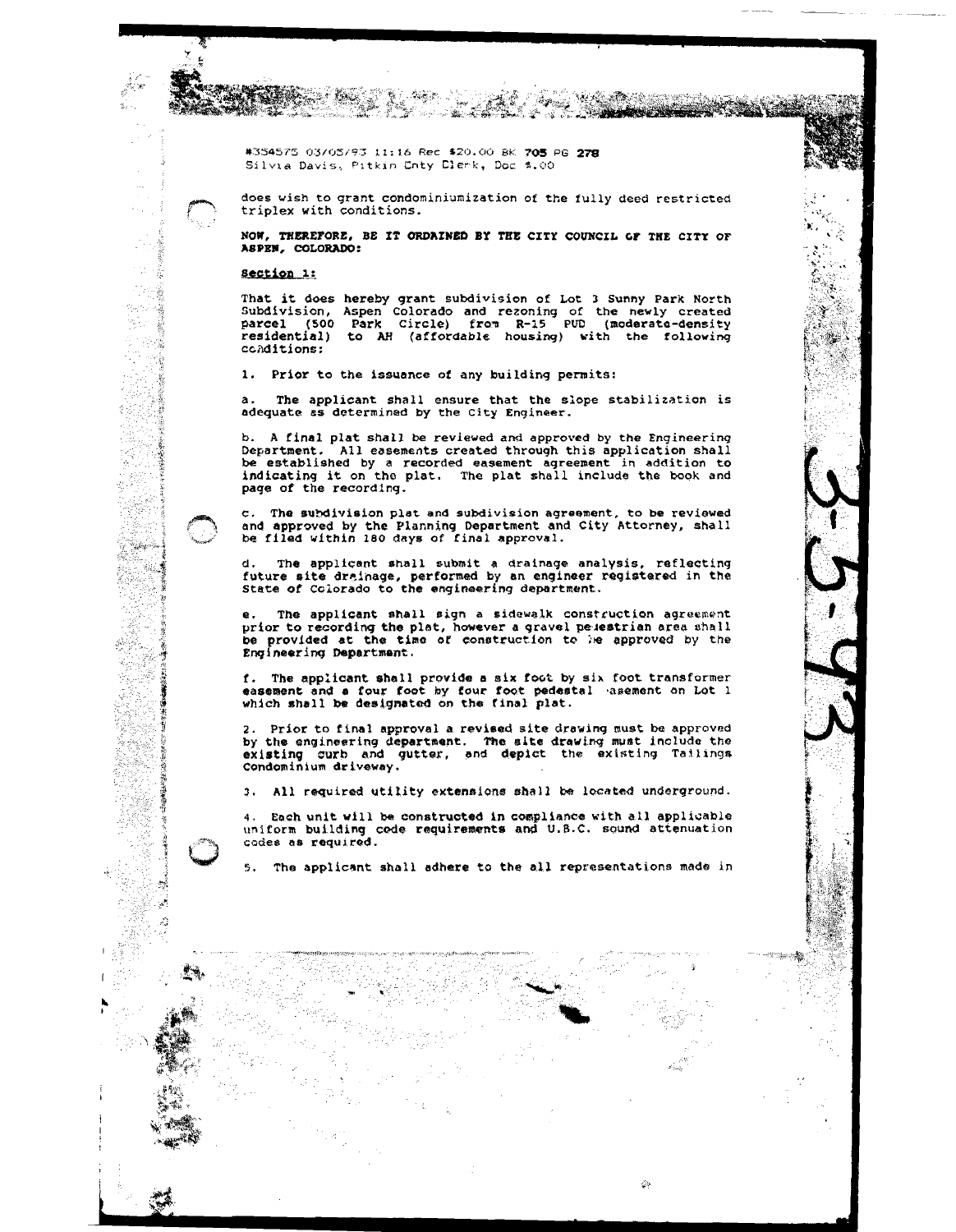#354575 03/05/93 11:16 Rec \$20.00 BK 705 PG 279 Silvia Davis, Pitkin Cnty Clerk, Doc 4.00

the application and during the review process.

an<del>d the steam of the state of the state of the state of the state of the state of the state of the state of the s</del>

## Section 2:

 $\mathcal{B}$ 

化磷脂

ź

ş

That is does hereby grant GMQS Exemption for the development of a fully deed restricted triplex with the following condition:

e de la composición de la construcción de la construcción de la construcción de la construcción de la construc

 $\mathbb{A}^{\mathbb{C}^2}_{\mathbb{A}_\mathbf{K}}$ 

ĝ.

Deed restrictions shall be reviewed and approved by the Housing Authority and Planning Department price to the issuance of any<br>building permits for the three dwelling units.

2. The deed restrictions shall contain language enabling the Siegel's right of first refusal when the units are for sale as long as the Siegel's own their home on Lot 2 of the Aspen Electric Subdivision orhis business, Aspen Electric.

# Section 3:

That is does hereby grant condominiumization of the three residential dwelling units with the following condition:

1. Prior to the sale of either unit, a condominium plat which meets the requirements of Section 24-7-1004 D of the Municipal Code and a Subdivision Exemption Agreement must be filed. The final<br>plat and agreement shall be reviewed and approved by the Engineering and Planning Departments and the City Attorney.

#### **Section 4:**

The Official Zone District Map for the City of Aspen, Colorado, shall be and is hereby amended to reflect those rezoning actions as set forth in Section 1 above and such amendments shall be promptly entered on the Official Map in accordance with Section 24-5-103B of the Municipal Code.

### Section 5:

If any section, subsection, sentence, clause, phrase or portion of this ordinance is for any reason held invalid or unconstitutional by any court of competent jurisdiction, such provision and such holding shall not affect the validity of the remaining portions thereof.

#### Section 6:

This Ordinance shall not effect any existing litigation and shall not operate as an abatement of any action or proceeding now pending under or by virtue of the ordinances repealed or amended as herein provided, and the same shall be conducted and concluded under such prior ordinances.

# Section 71

A public hearing on the Ordinance shall be held on the